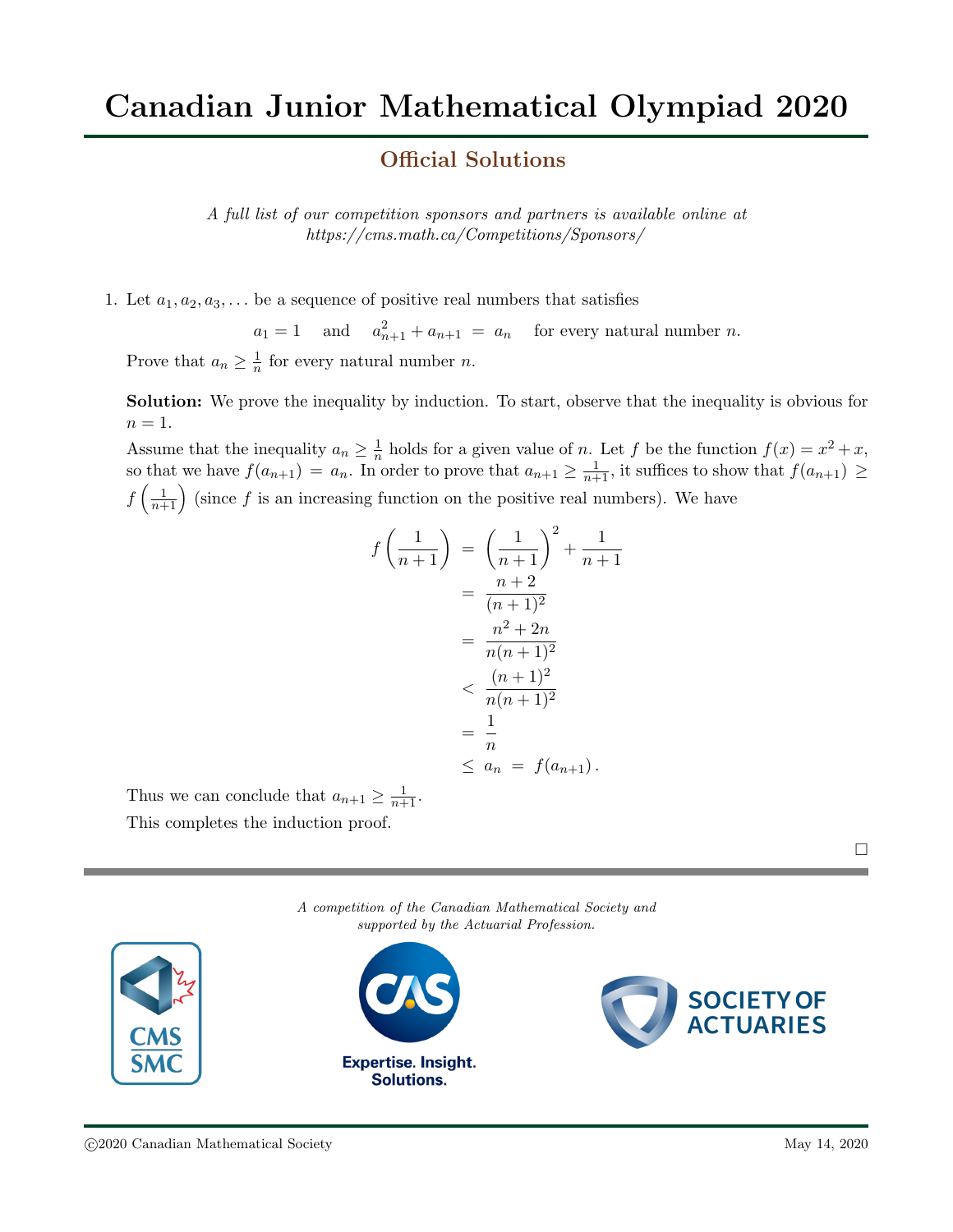2. Ziquan makes a drawing in the plane for art class. He starts by placing his pen at the origin, and draws a series of line segments, such that the  $n<sup>th</sup>$  line segment has length n. He is not allowed to lift his pen, so that the end of the  $n^{th}$  segment is the start of the  $(n+1)^{th}$  segment. Line segments drawn are allowed to intersect and even overlap previously drawn segments.

After drawing a finite number of line segments, Ziquan stops and hands in his drawing to his art teacher. He passes the course if the drawing he hands in is an  $N$  by  $N$  square, for some positive integer N, and he fails the course otherwise. Is it possible for Ziquan to pass the course?

Solution: We will prove that Ziquan can pass the course by drawing a square with side length  $N = 54$ . First, if Ziquan draws a line semgent of length x from point A to B, then he can draw a segment of length  $x + 1$  backwards from B to C, landing at the point C which is on the line AB and one unit right of A.



This has the net effect of drawing a line segment of length 1 with a tail of length x in the opposite direction. Thus if Ziquan has already drawn the segment  $AB$ , the net effect is extending the existing line segment by 1 unit. We call this a "unit shift".

Ziquan starts by drawing the first 11 line segments on the x−axis, all going to the right, except the segment of length 6 which goes to the left. This creates a line segment from  $A = (0,0)$  to  $B = (54,0)$ , as  $54 = 1 + 2 + 3 + 4 + 5 - 6 + 7 + 8 + 9 + 10 + 11$ . Ziquan draws the second side of the square by drawing vertical segments going up of lengths 12, 13, 14, 15, ending at  $C = (54, 54)$ . He goes left by 16, 17, 18, which puts him at  $(3, 54)$ . Three unit shifts left lands him at  $D = (0, 54)$ , having just drawn a segment of length 24. He finishes the square by going down with segments of length 25, 26, followed by three final unit shifts down. Note that every unit shift done has sufficient tail.

Alternate Solution: Yes, for  $N = 30$ : Start in one direction with  $1 + 2 + 3$ , turn right for 4+5+6+7+8, turn right for 9+10+11, turn right for 12+13−14+15−16+17−18+19−20+21−22+23, turn right for 24.

**Other Possible Solutions:** For  $N = 78$   $(n = 56)$ ,  $N = 120$  (with two different number of steps n, 119 and 71), and  $N = 190$  ( $n = 149$ ).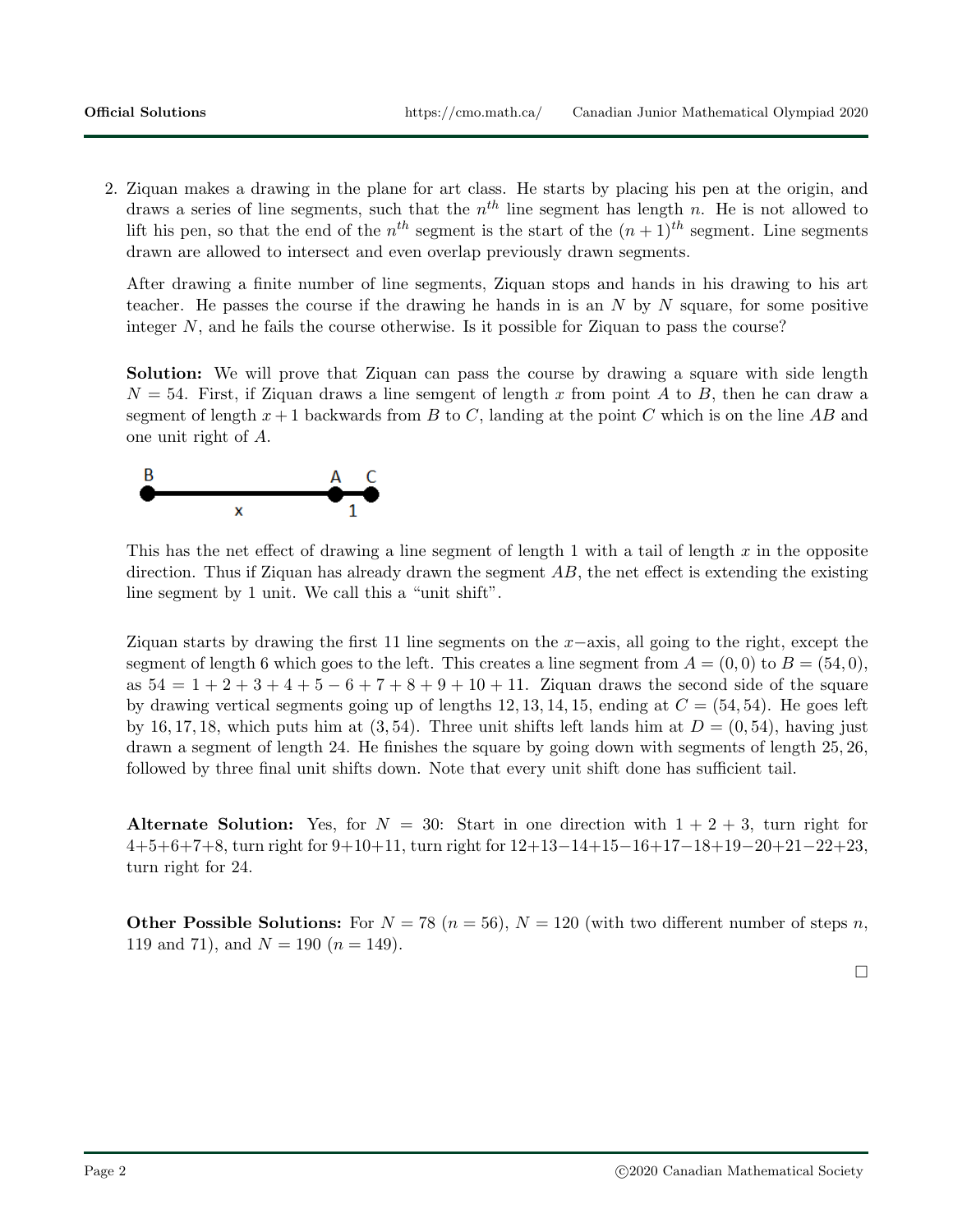3. Let S be a set of  $n \geq 3$  positive real numbers. Show that the largest possible number of distinct integer powers of three that can be written as the sum of three distinct elements of S is  $n-2$ .

**Solution:** We will show by induction that for all  $n \geq 3$ , it holds that at most  $n-2$  powers of three are sums of three distinct elements of S for any set S of positive real numbers with  $|S| = n$ . This is trivially true when  $n = 3$ . Let  $n \geq 4$  and consider the largest element  $x \in S$ . The sum of x and any two other elements of S is strictly between x and 3x. Therefore x can be used as a summand for at most one power of three. By the induction hypothesis, at most  $n-3$  powers of three are sums of three distinct elements of  $S \setminus \{x\}$ . This completes the induction.

Even if it was not asked to prove, we will now show that the optimal answer  $n-2$  is reached. Observe that the set  $S = \{1, 2, 3^2 - 3, 3^3 - 3, \ldots, 3^n - 3\}$  is such that  $3^2, 3^3, \ldots, 3^n$  can be expressed as sums of three distinct elements of S. This makes use of the fact that each term of the form  $3<sup>k</sup> - 3$  can be used in exactly one sum of three terms equal to  $3^k$ .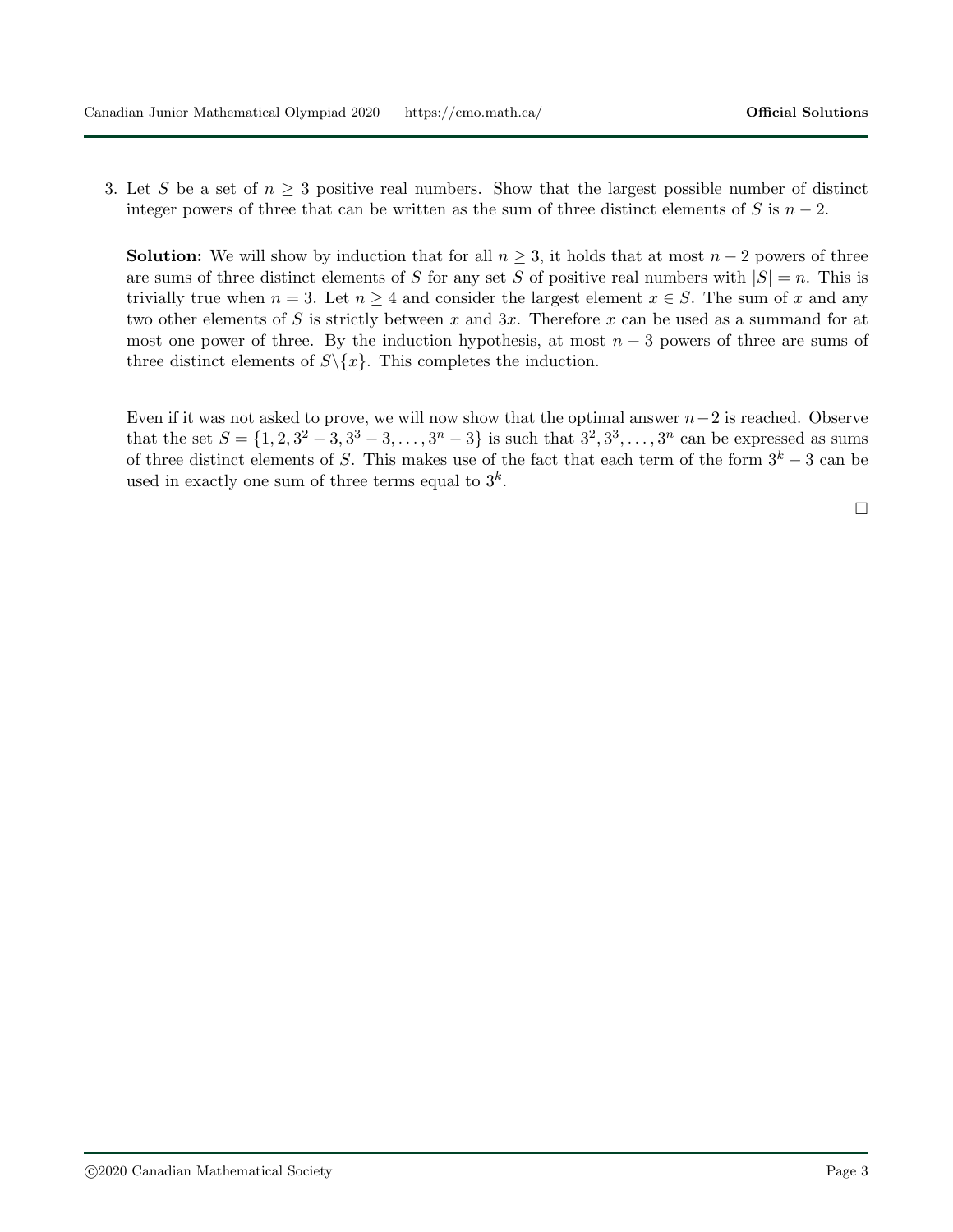4. A circle is inscribed in a rhombus ABCD. Points P and Q vary on line segments  $\overline{AB}$  and  $\overline{AD}$ , respectively, so that  $\overline{PQ}$  is tangent to the circle. Show that for all such line segments  $\overline{PQ}$ , the area of triangle  $CPQ$  is constant.



**Solution:** Let the circle be tangent to  $\overline{PQ}$ ,  $\overline{AB}$ ,  $\overline{AD}$  at T, U, and V, respectively. Let  $p = PT = PU$ and  $q = QT = QV$ . Let  $a = A\overline{U} = AV$  and  $b = BU = DV$ . Then the side length of the rhombus is  $a + b$ .



Let  $\theta = \angle BAD$ , so  $\angle ABC = \angle ADC = 180^{\circ} - \theta$ . Then (using the notation [XYZ] for the area of a triangle of vertices  $X, Y, Z$ 

$$
[APQ] = \frac{1}{2} \cdot AP \cdot AQ \cdot \sin \theta = \frac{1}{2}(a - p)(a - q)\sin \theta,
$$
  
\n
$$
[BCP] = \frac{1}{2} \cdot BP \cdot BC \cdot \sin(180^\circ - \theta) = \frac{1}{2}(b + p)(a + b)\sin \theta,
$$
  
\n
$$
[CDQ] = \frac{1}{2} \cdot DQ \cdot CD \cdot \sin(180^\circ - \theta) = \frac{1}{2}(b + q)(a + b)\sin \theta,
$$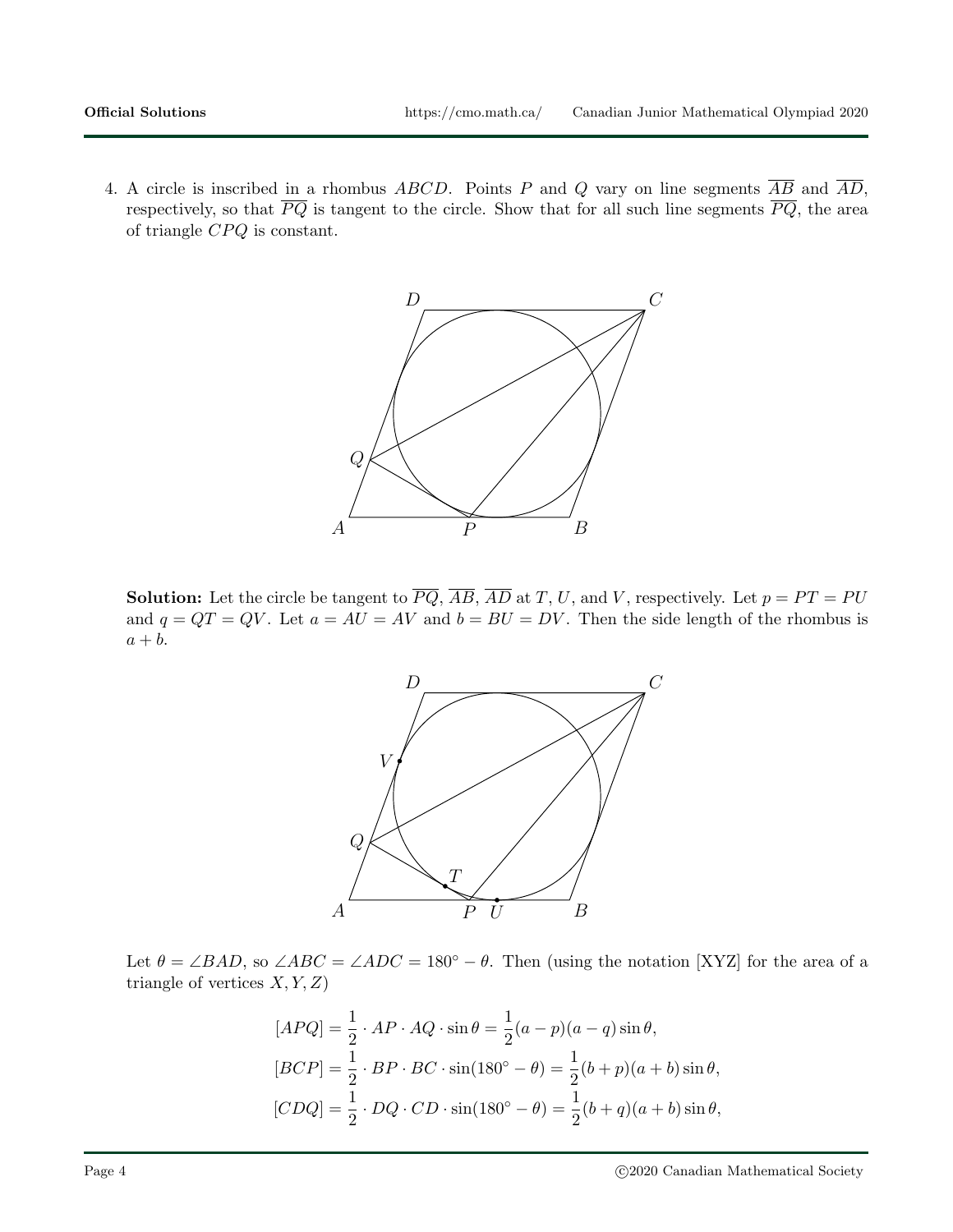so

$$
[CPQ] = [ABCD] - [APQ] - [BCP] - [CDQ]
$$
  
=  $(a + b)^2 \sin \theta - \frac{1}{2}(a - p)(a - q) \sin \theta - \frac{1}{2}(b + p)(a + b) \sin \theta - \frac{1}{2}(b + q)(a + b) \sin \theta$   
=  $\frac{1}{2}(a^2 + 2ab - bp - bq - pq) \sin \theta$ .

Let O be the center of the circle, and let r be the radius of the circle. Let  $x = \angle TOP = \angle UOP$  and  $y = \angle TOQ = \angle VOQ$ . Then  $\tan x = \frac{p}{r}$  $\frac{p}{r}$  and tan  $y = \frac{q}{r}$  $\frac{q}{r}.$ 



Note that  $\angle UOV = 2x + 2y$ , so  $\angle AOU = x + y$ . Also,  $\angle AOB = 90^\circ$ , so  $\angle OBU = x + y$ . Therefore,

$$
\tan(x+y) = \frac{a}{r} = \frac{r}{b}
$$

,

so  $r^2 = ab$ . But

$$
\frac{r}{b} = \tan(x+y) = \frac{\tan x + \tan y}{1 - \tan x \tan y} = \frac{\frac{p}{r} + \frac{q}{r}}{1 - \frac{p}{r} \cdot \frac{q}{r}} = \frac{r(p+q)}{r^2 - pq} = \frac{r(p+q)}{ab - pq}.
$$

Hence,  $ab - pq = bp + bq$ , so  $bp + bq + pq = ab$ . Therefore,

$$
[CPQ] = \frac{1}{2}(a^2 + 2ab - bp - bq - pq)\sin\theta = \frac{1}{2}(a^2 + ab)\sin\theta,
$$

which is constant.

Alternate Solution: Let O be the center of the circle and r its radius. Then  $[CPQ] = [CDQPB] [CDQ] - [CBP]$ , where [...] denotes area of the polygon with given vertices. Note that  $[CDQPB]$ is half r times the perimeter of  $CDQPB$ . Note that the heights of  $CDQ$  and  $CBP$  are  $2r$  so  $[CDQ] = r \cdot DQ$  and  $[CBP] = r \cdot PB$ . Using the fact that  $QT = QV$  and  $PU = PT$ , it now follows that  $[CPQ] = [OVDCBU] - [CDV] - [CBU]$ , which is independent of P and Q.